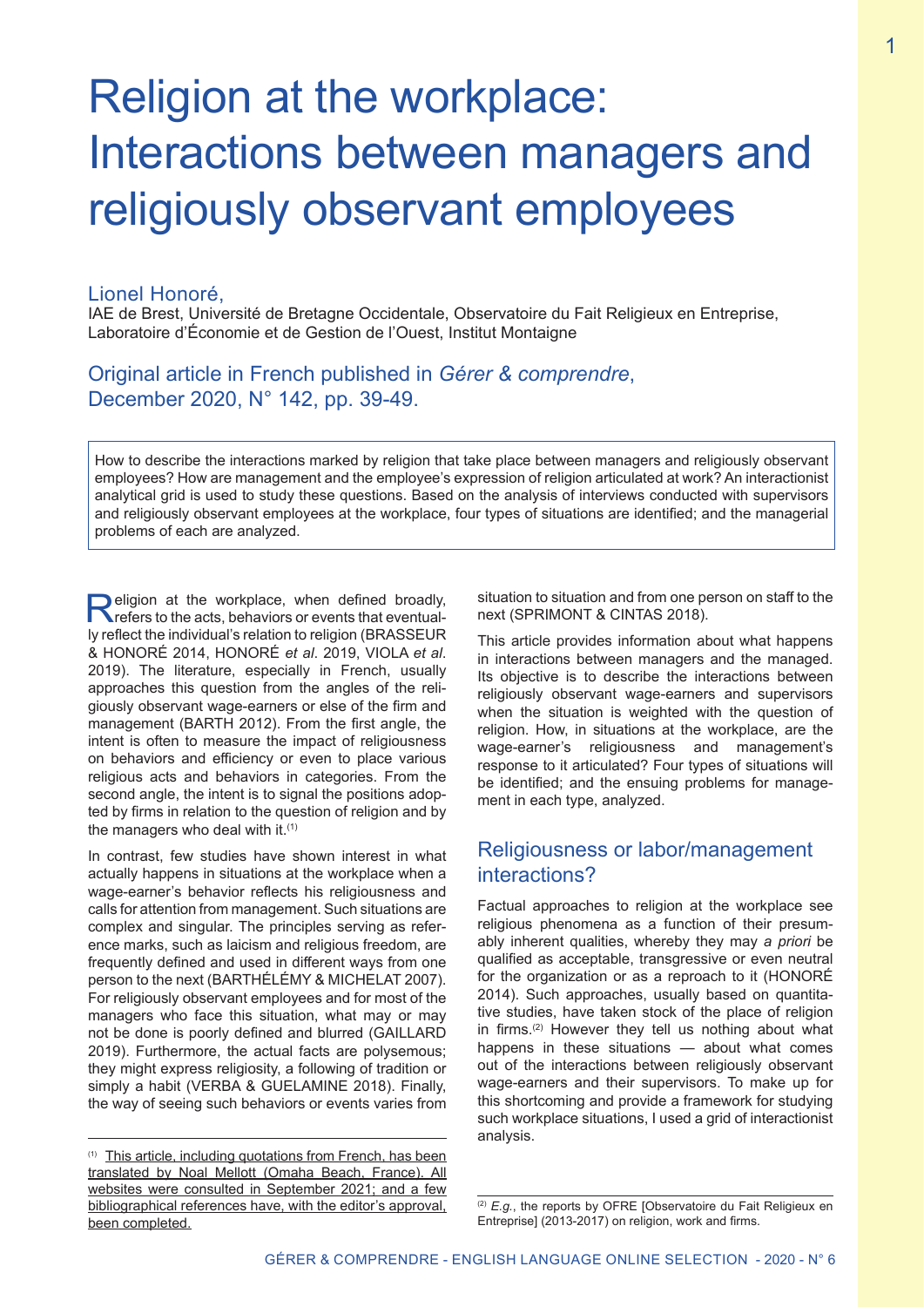#### **An interactionist approach**

Interactionism proposes tackling the question of an individual's behaviors with the concepts of "roles" and "identity conflicts" (GOFFMAN 1961, LEMERT 1967, BECKER 1973). For Goffman, behavior is, above all, related to the role that a person plays in a given situation, a role defined by what is formally and habitually expected from the individual who fills the role and in the situation of interaction in which he is involved. The person keeps the place assigned by the role and responds to other players' expectations. Nevertheless, behavior is not determined just by the role and the expectations associated with it.

An individual is not made of a single block. A person has several identities (related to occupation, family, friends, religion, etc.). In a given situation, each of these identities might be in a state of tension with one or more other identities. The individual's behavior is then pulled by (at least) two rationales, or "logics of action", one of which is explicitly determined by the situation. In the cases under study herein, these rationales are related to the occupation and religion. What is at stake for individuals, as well as for those who interact with them and who expect a given comportment from them, is to be able to stand back from role-related expectations without controverting the logic of action underlying the role. Also at stake is for the person not to have an unexpected behavior that others might deem inappropriate and that would controvert the interactions stemming from the role.

The possibility for standing back, for a distance, depends on how the individual perceives the situation, understands what is expected of him, ranks the various logics of action, etc. It also depends on how others perceive this distance and label it. This is another important concept in interactionist theory, especially when it focuses on deviance. An act or behavior does not have any inherent quality. It is qualified by attribution — by the judgement made by the other interactants or by those who have the authority for setting the criteria to be used for judging and maintaining order. In other words, a behavior might be judged differently from one situation to another. It is, for instance, quite conceivable that one supervisor but not another would consider that praying in an office during a break or wearing a skullcap or veil is deviant. However this judging and labeling of a behavior as being normal or deviant, acceptable or unacceptable, also relies on the norms that govern society and interactions.

This approach enables us to center an analysis on the conflict between the different "logics of action" that come into play in a situation, herein the situation involving a person's religiousness and occupational activities. Furthermore, it does not restrict the analysis of behavior and of its eventual deviance to a set of moral principles or legal rules that transcend the situation. What is to be studied is how a behavior is qualified in a situation through the interactions between various players (the observant wage-earner, his colleagues, members of his religious community, the manager).

By using this framework to focus on the interactions between religiously observant wage-earners and their supervisors, I have analyzed concrete situations by asking the following questions:

- How does an individual's religiousness and occupational role enter into a state of tension, or even conflict?
- How can the individual manage this tension by standing back, establishing a distance?
- How does management perceive and label religiously motivated behaviors?
- How do systems of normalization and prescription affect these interactions?

#### **Methodology**

This article uses data gathered during a series of research studies on questions related to the expression of religiousness and religious radicalization at the workplace and to management's reactions. Each of these studies was qualitative and comprehensive. The empirical data (studied or restudied for this research) were gathered between September 2012 and December 2017 during semidirective interviews with wage-earners and white-collars in French firms and during eleven periods of field observations in four firms contacted by the author, these periods ranging from half a day to a week. For this article, 98 interviews were selected, 38 of them with religiously observant wage-earners and 60 with supervisors who managed these situations. The interviews, which ranged in length from forty-five minutes to two and a half hours, were recorded and transcribed. Notes were also taken during the interviews.

The data were analyzed in two phases (primary and then axial coding) with the assistance of NVivo, a qualitative data analysis software. The following categories were retained: the forms of expression of religiousness; the definitions of religious practices and of the occupational role; the tension or conflict between the two; the distance kept with the occupational role and with religion; and the impact on interactions at the workplace. Guidelines for interviews were adapted to the groups (employees and supervisors) under examination. Several common themes emerged that had been systematically mentioned during the interviews: the forms of religiously motivated behaviors and of the expression of religiousness at the workplace; the tension between work and religiousness; the impact of religion on interactions and relations at the workplace; and the understanding of occupational and religious prescriptions.

# Religiousness: From invisible to transgressive

The four types of situations detected were characterized by tension between the individual's occupational role and his/her sense of religion. These situations involved interactions between religiously observant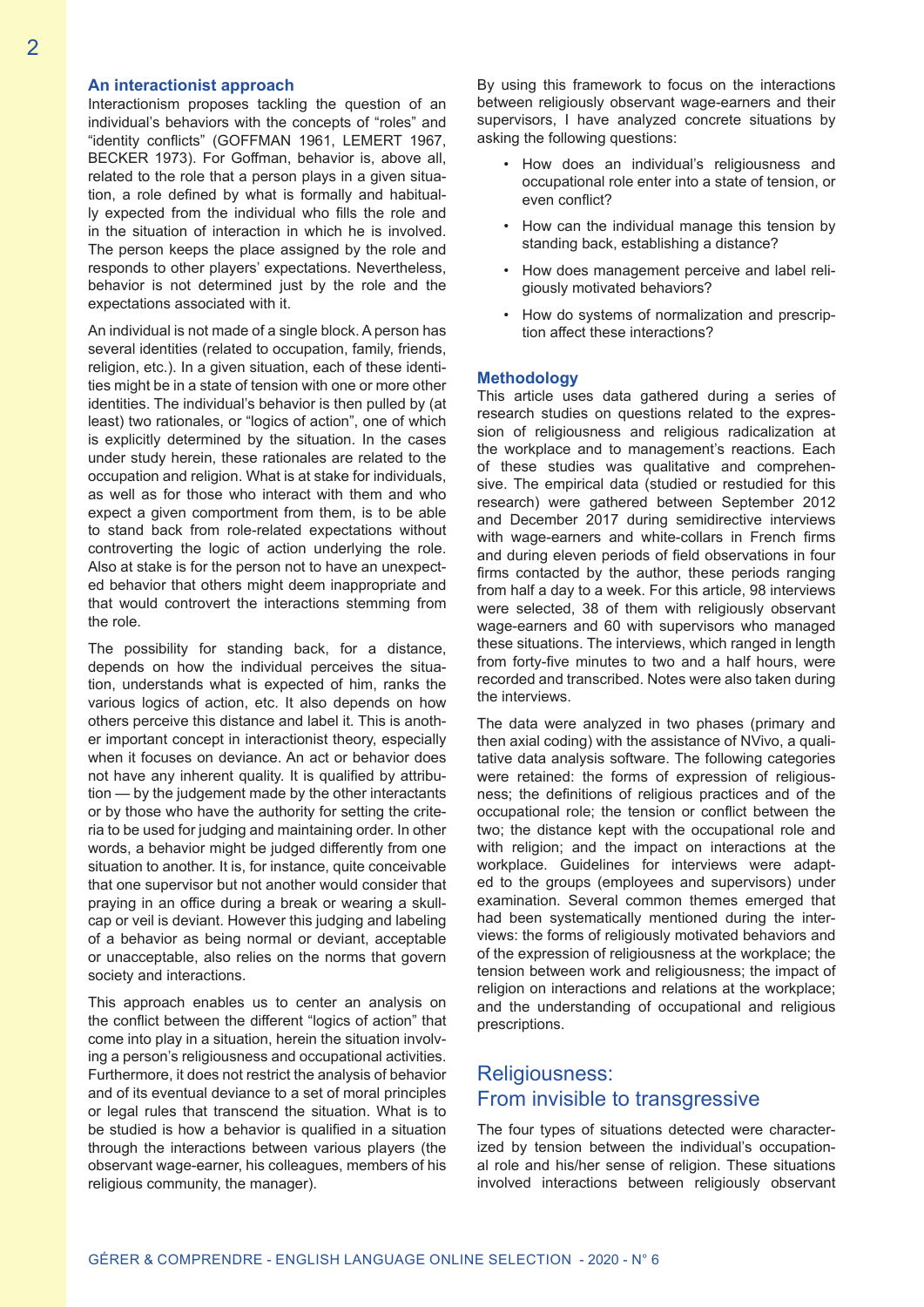wage-earners and supervisors that resulted in the employee's behavior being labeled as normal, deviant or transgressive or, in addition, in the behavior becoming invisible because the employee's erased all signs of religiousness.

#### **First type of situation: Invisibility**

In this type of situation, religiously observant wage-earners restricted as much as possible the visibility of their religiosity. They adopted ordinary behavior patterns and forbore from making their practice of religion visible (e.g., by wearing religious symbols or praying) or from asking for accommodations (e.g., tasks, schedules) for reasons related to their religion. When formulating requests (for leaves of absence, etc.), they did not mention the reason if it was religious.

These wage-earners ranked their occupational role first and kept religious norms and prescriptions at a distance. As shown in the excerpts from the first four interviews hereafter, keeping a distance from religious observances might be an imperative but freely consented adaptation made by these employees. As the fifth excerpt shows however, it might also correspond to a "renunciation" and be a source of frustration.

- Excerpt 1: "When I'm at work, I'm at work. That's it. Once I come through that door, I work in logistics, period. I'm no longer a Muslim. I leave my religion on the side when I'm at work. That's normal. That's absolutely not a problem for me."
- Excerpt 2: "At work, it's work. Religion has nothing to do here."
- Excerpt 3: "Here, I'm at work, you mustn't confuse things. As for God, I keep him in my head, for before and after."
- Excerpt 4: "I have no problem. I practice my religion outside. Here at the hospital, I'm a doctor. That's all."
- Excerpt 5: "I'm observant. Prayer is important for me. I know how to adapt my observance of the religion, and I do so. It's somewhat frustrating. I'd like to act differently, to be able to pray like I want, well I mean not during work but at noon for example. But it's important for me… how to say it? It's important that it stays hidden so my colleagues and boss just see me as a colleague. Even if I ask for a day off for it, I say that it's for something else."

Keeping religious practices at a distance amounted to hiding them during work. Two explanations of this attitude were detected that were not necessarily mutually incompatible. According to the first, these persons gave priority to their occupational role and did not feel any need to express their religious feelings at the workplace. The second has to do with the risks perceived by these persons were their religiousness to be disclosed. They had the feeling that their religious practices potentially made them targets of stigmatization (GOFFMAN 1961). They expected that interactions with colleagues and supervisors would deteriorate and that their situation would evolve negatively were their religiousness to be disclosed:

- Excerpt 6: "It would be poorly seen if my practice of religion were visible. I think my colleagues' perception of it would not necessarily be positive."
- Excerpt 7: "Religion doesn't always have a good image, so it's better to remain more than cautious."
- Excerpt 8: "I don't know what my boss would say if he saw me praying, but I'd rather not know."

As Lips-Wiersma and Mills (2002) have pointed out, this anticipation of the risks of being stigmatized and of a deterioration of interactions is the major impediment to what has been called a spiritual "coming out" at the workplace.

The recurrent characteristics of situations of this first type are:

- Religiousness is invisible; wage-earners are not associated with their religion.
- Religiously observant employees do not feel that they belong to the same group or category as other religiously observant employees.
- There is no conflict.
- Some of these religiously observant wage-earners have a moderate feeling of frustration.
- Some of them anticipate that disclosing their religious practices would have a negative impact on their situation and interactions.

#### **Second type of situation: Normalization**

Two situations of this type were observed during research.

The first occurred in an engineering firm in information technology. As Ramadan drew near, a Muslim wage-earner (27 years old), who occasionally practiced his religion, decided to fast. He had not done so the previous year, because Ramadan had come just a few months after he had been hired; and he did not want to stand out or risk being stigmatized as a Muslim. He had disclosed his religious practices neither to colleagues nor to management. Ten days prior to Ramadan, he asked his supervisor for permission to leave earlier in the evening during the period of fasting and proposed working during lunch break to catch up. He also asked for half-days off Friday afternoon in order to go to the mosque. His supervisor (37 years old), who professed being an atheist, was surprised to learn that his colleague was religious. He talked with him about Islam and his practice of the religion. He then explained that, since the department was on the point of launching a project, he could not accept the request for the first week; but he agreed for the rest of the period. As for Friday afternoons, he would tell him at the start of each week whether it would be possible or not. It turned out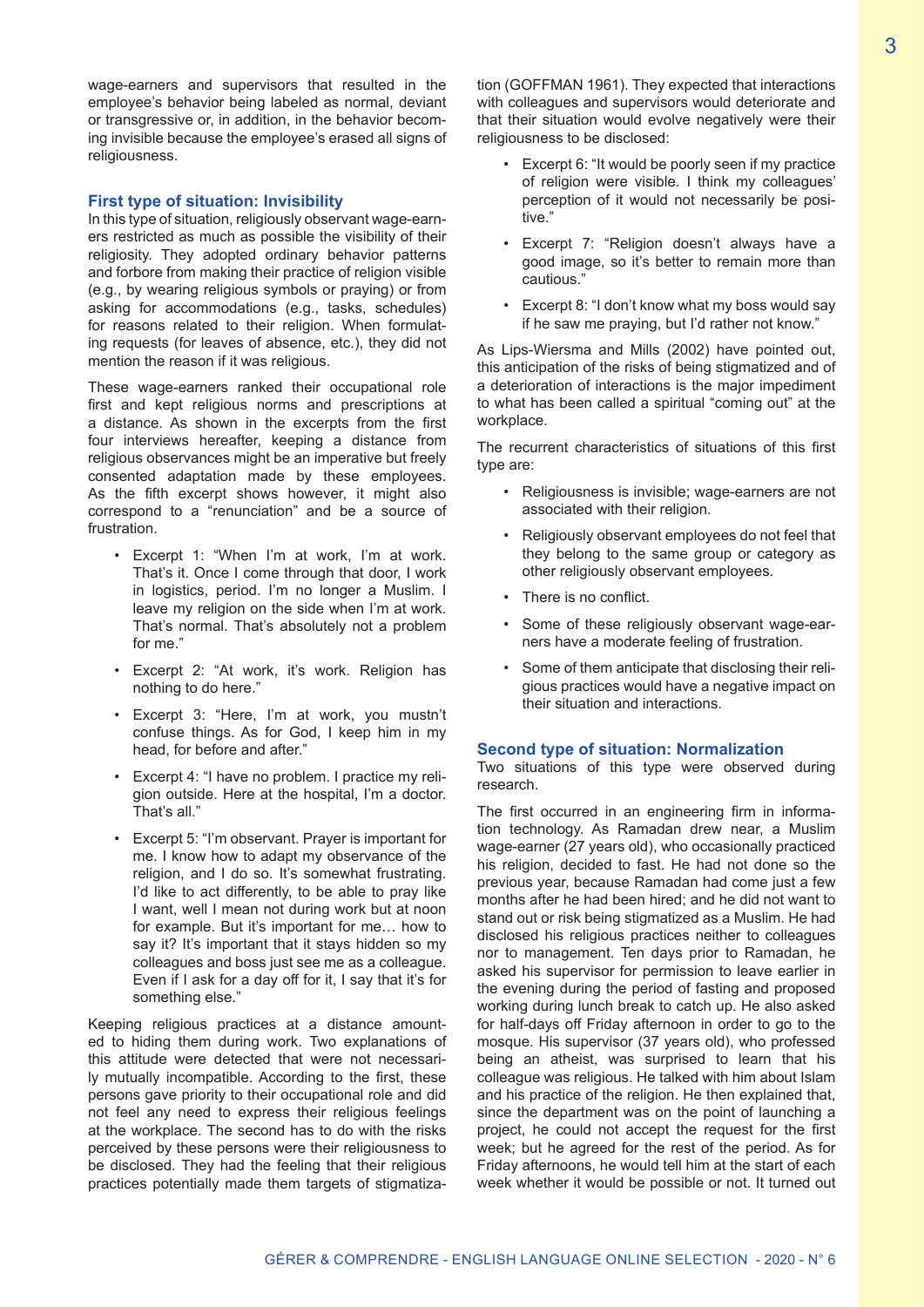to be possible except for one Friday when an important meeting had been scheduled.

Looking back over this episode during the interview, the wage-earner said, "Finally, apart from the short discussion when I spoke to him the first time, it was very professional […]. I think that if it had been about something other than Ramadan, other than religion, it would've been the same […]. I pay attention to not overdo it, to remain inconspicuous". And the supervisor said, "He's Algerian. So it's not very surprising, but since he had said nothing and had not asked about anything related to the religion earlier, I was a little surprised. […] I'm always surprised to see that people who are educated and have diplomas are religious; but that's his problem, not mine. I have nothing to say to him about it […]. I'll probably bear this in mind to keep from doing or saying something foolish that would annoy him, but otherwise this doesn't change anything […]. What counts is the work. I said 'yes' when it was possible and 'no' when it wasn't."

The second situation occurred in a private establishment in social work and health care. An administrative employee, a Muslim present in the establishment for three years, wanted to start wearing a veil and praying during breaks. Her supervisor took note of her request during an interview and consulted with the staff and the Human Resources Department. He then called her for an interview and told her that the firm refused praying at the workplace but accepted her wearing a veil on condition that it not be too conspicuous. The wage-earner's proposal to wear a turban was accepted.

According to the wage-earner, "At the start, I wore nothing to work; but outside I did, and after a while, that made be more and more uncomfortable […]. Before going to see my boss, I was stressed. I kept running it through my head […]. The discussion went well. When entering his office, my stomach was in knots, and when leaving the office, I felt very light! […] Finally, I did the right thing. I'm a little frustrated about the prayer, but that's not too serious. I can manage. The turban is the right solution for me." The manager stated, "I knew she was wearing a veil outside, so I wasn't surprised. She's someone who does her work perfectly. There's no reason not to try to make her feel okay […]. I'm a practicing Catholic. So, the fact that she's a believer does not at all bother me […]. As for prayer, Human Resources said 'no' because they did not want for others to be upset. It's a more active practice than wearing a veil. I think she clearly understood."

Here, the person's religious practices were already well known. She was labeled as religious, but this did not cause problems in interactions with colleagues or management. The latter sometimes observed this religiousness during interactions not related to work (discussions during breaks) or when organizing work (e.g., setting schedules). In this case, the employee kept a "distance" mainly from her religious practices. She limited the expression of her religiosity to matters that did not affect work, to situations where colleagues and staff considered it to be acceptable and where it would not cause stigmatization.

Awareness of the limits of tolerance was usually obtained through interactions, seldom from a formal rule (charter, etc.) and never from the law (the El Khomri Act or jurisprudence). As in situations of type 1, these individuals felt that their practice of religion potentially made them a target of stigmatization. The excerpts from interviews 9-12 show how distance was set and the risk of stigmatization controlled:

- Excerpt 9: "I pay attention. I don't pray just anywhere or anytime."
- Excerpt 10: "People know I practice my religion. They don't bother me, and for my part, I pay attention, I remain discrete."
- Excerpt 11: "I don't talk nonstop about religion. I'm serious in my work. When I work, I work. People know that. When I pray in my office, that doesn't bother anyone. They know about it, but that doesn't bother them."
- Excerpt 12: "I know what I can do, what's tolerated and what's not. You have to be pragmatic and find a balance. You're here first of all to work."
- In this type of situation, supervisors noticed certain actions and comportments and labeled them as religious. However the latter were tolerated and not labeled as "deviant" insofar as they did not affect work, as evinced in interviews (13-16) with managers:
- Excerpt 13: "Opening a door and seeing someone praying in the office isn't what you expect. During a break, it's discrete. For me, there's no problem."
- Excerpt 14: "As long as it doesn't spill over into work, I don't say anything."
- Excerpt 15: "As long as it's inconspicuous and the work's done, there's nothing to say."
- Excerpt 16: "I'm watchful however. There are limits but till now there have never been any problems."

By establishing a distance, these persons articulated their religious feelings with their work without jeopardizing their role at the workplace or interactions with colleagues and supervisors. As for management, it noticed this behavior and labeled it as religious but not as deviant. It tolerated the behavior insofar as it did not jeopardize the accomplishment of work and the operation of work teams or threaten the organization. It could occasionally lead to accommodations, such as adjustments of the timetable:

Excerpt 17: "As long as there's no problem and the work's done, we can, for our part, be accommodating. If there's a [religious] celebration and the person wants to take a day off, I'm not going to say no by principle. On the contrary, the person plays the game. There's no reproach to be made. Why not do whatever makes things okay for supervisors when we can?"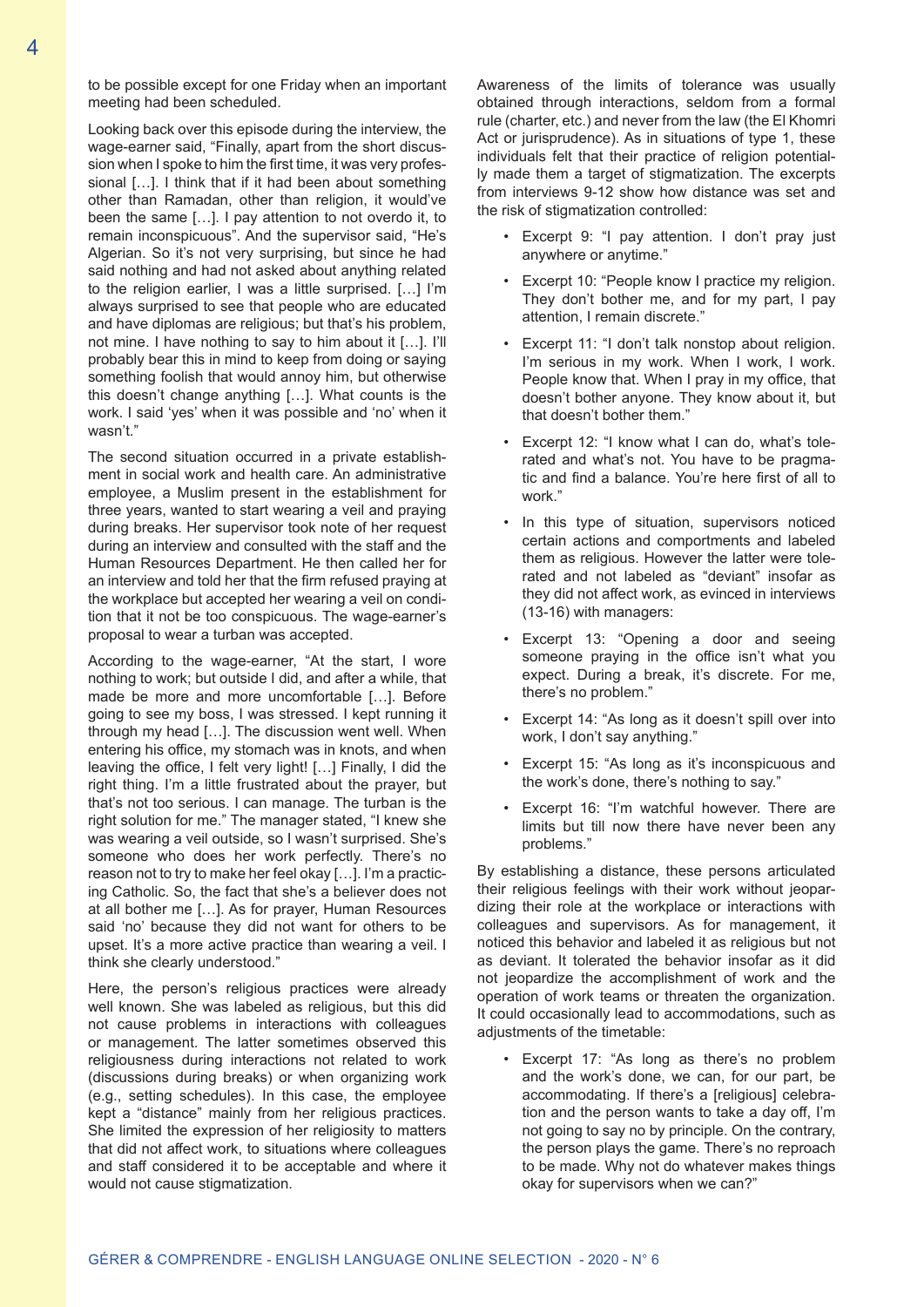The recurrent characteristics of situations of this second type are:

- Management and some colleagues are already aware of the observant employee's religiousness. Employees mainly establish distance with their practice of the religion and, in a minor way, with their occupational role.
- Individuals manage this distance to keep their behavior from being stigmatized and labeled as deviant in relation to their occupational role.
- Some behaviors are allowed, and management gives satisfaction to some requests. The persons in the situation (religiously observant employees and supervisors) know what is or is not acceptable. The rules are usually informal; but they sometimes figure in a charter or set of internal procedures and regulations. These persons referred to "what everyone knows" or to habits to explain how they knew these rules.
- Observant wage-earners have no or very little feeling of belonging to a group or to a single category among employees. Tensions very seldom flare up.

## **Third type of situation: Deviance**

Let us now turn to two examples of situations of a third type that were observed during research.

The first involved a Muslim wage-earner (30 years old) in a consulting firm who had worn a veil since her hiring three years earlier. She had become part of a new work team a few months previously, a role with more contacts with clients. From the start, her new supervisor (52 years old) asked her either to take off the veil or to cover her hair in another way. She accepted and wore a turban.

The supervisor declared, "I'm not an activist but I am a feminist in the 21st century in France, with the difficulties that we have asserting ourselves opposite men. It's incomprehensible why a young independent woman with a diploma would submit to this sort of practice. It literally offends me […]. I know I can't prohibit it. I asked for advice from Human Resources and the legal service, but there was no question of her keeping the head scarf she wore at the start. If she kept it, she would be out, she wouldn't be on my team […]. We're front-office and have direct contacts with clients. I (I'm not alone), I couldn't stand working with her like that day in day out […]. I told her all that, choosing the right words, but I told her." The wage-earner said, "I know what she thinks, she didn't hide it. I'm used to it. In a way, I understand. There's a lot of ignorance about the veil […]. I refused to take it off; but the turban, I think that'll do."

Two months later, at the start of a project, the wage-earner had an interview with the supervisor who asked her to take off her headdress during the project if she wanted to be in on it. She refused and was taken off the project team. The supervisor said, "The client didn't ask, that's true, but I know him and I felt it would

bother him. There's no question of my taking a risk. […] She's competent, effective; but that's not the question." According to the wage-earner, "I accepted the turban and now that wasn't enough? The client didn't ask, she told me so, she's the one who's anticipating […]. I try, but I won't go any farther. I'm going to be true to myself and not give up my religion. Besides, I have rights. There's laicism, OK, but there's also religious freedom […]. Others aren't bothered. No one on the team said anything to me about it […]. Since this interview, I'm looking around. There are firms where it's not a problem, I know a few."

The second situation involved a blue-collar worker (40 years old) in a cleaning firm. When it was time to change partners (employees work in pairs), he outright refused to work alongside a woman. He invoked his religion to justify his position to his supervisor (30 years old). He then went to see the new coworker (28 years old) to explain that his act was not directed against her personally but that his religion did not allow him to form a team with her. After telling him during a first interview that his position was not acceptable, his supervisor asked him to resume work. He refused. He was then summoned to a disciplinary interview by the supervisor along with someone from Human Resources. Following the interview, the wage-earner accepted to return to his work station and work with the woman as planned.

According to the worker, "They forced me. If I continued saying 'no', I was going to have problems and be fired. I can't afford that […]. I don't have anything against her. She's friendly, and we work good, but I'm not comfortable. That's all. It's not right." The supervisor remarked, "Refusing to work with someone, that's 'no' in any case, regardless of the reason […]. I talked to him. He was obstinate. I alerted the plant's director and Human Resources right away. They told me that I was right and sent me someone for the interview. […] I don't have anything against the religion. I let him say his prayers in the changing room. That doesn't bother me. But refusing to work with a woman is out of question." The woman worker said, "Yes, he told me that it wasn't me personally. He tried to explain, but for me, it was any old thing […]. I let the supervisor manage; that's not my job […]. Since we've worked together, it's okay but aloof. We do our job."

In this type of situation, religiously observant persons are pulled between occupational and religious logics of action. They see the behaviors prescribed by each as incompatible. This stalemate is the outcome of the risks they see as being associated with the distance to be established, either from the occupational role or from religion. In both cases, these risks are related to the labeling of their behavior as deviant and the formal sanctions that could ensue.

The distance that these persons eventually keep from their religious comportment, which they deem important, implies partially giving up their convictions. It might also lead to their behavior being labeled as deviant by other employees of the same religion in the firm, or by persons outside (in the religious community). In this case, this distance might lead to psychologi-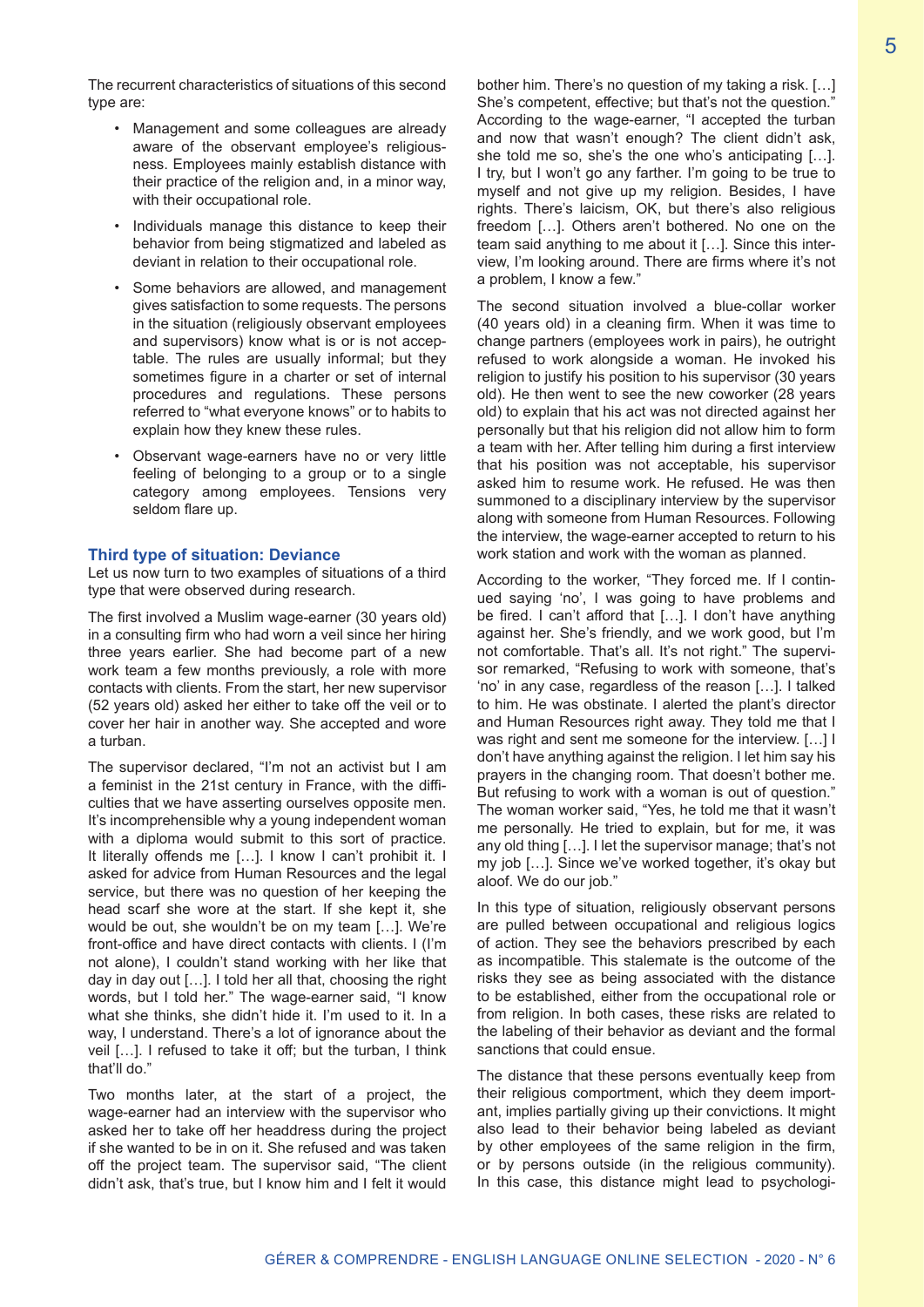cal distress because they feel they have given up on their faith or because of their place in their religious community (reproaches, sarcasm, accusations of not being a "true" believer, etc.). On the other hand, it might be the workplace environment that considers the lack of distance from religious norms and prescriptions to be deviant, whether or not religious practices would have an impact on doing the job (but, of course, even more so if they do). Such persons might then be exposed to sanctions and stigmatization. Their religious comportment might negatively affect interactions with colleagues, and management might consider their comportment to be unwanted at the workplace. In turn, their religious community might label their occupational behavior as faltering in relation to the religion.

As the interviews show, there are two determinants in this type of situation.

The first had to do with managerial actions, their object and form, and with the person's understanding of them. When managerial actions have as objective the accomplishment of work and the operation of the work team or organization, individuals evincing a behavior labeled as deviant are better able to understood this labeling, and they more often said that the tug of war between their occupational role and their religiosity was their own problem, as in these excerpts:

- Excerpt 18: "I understand the boss. If everyone does what he wants depending on his religion or something else, it won't work. I understand why he's doesn't agree. For him, it's the job before anything else; but for me, I also have my religion."
- Excerpt 19: "If I can't pray, if I have to dress like everyone, head uncovered, I don't feel right. The supervisor can't accept that. He has to make the service tick. In his place I'd do like him."
- Excerpt 20: "I can't do what he's asking of me. It's a problem because it's my job; but I have my religion too. It's God against the supervisor. It's my problem, I realize that. The supervisor's doing his job."
- On the other hand, when his religiousness has no impact on the job and the work done, the individual might adopt a position that questions the staff's actions (as in excerpts 21-23):
- Excerpt 21: "*I don't annoy anyone, really not. I do my work, always, thoroughly. Who does my praying bother? Seriously, who's bothered? You have to come see me, look for me!*"
- Excerpt 22: "*I don't understand why. Some have photos of their kids, I have a picture of Jesus. They're the first to tell me that I work good. My assessments are fantastic, except for that.*"
- Excerpt 23: "*They're against religion or islamophobic. That's the only explanation because, honestly, they can't make any reproach about my work.*"

The second determinant was the person's involvement in interactions, whether in the firm or outside, with members of his religion who assess and judge

his behavior and the distance he established with his occupational role and with religious prescriptions (excerpts 24-27):

- Excerpt 24: "I talked about work. My imam was very clear. That was a relief for me. He told me, 'You work at the workplace. If you can pray without problems, you pray; otherwise, you wait to return home in the evening.'"
- Excerpt 25: "There's a group here. There're a lot of us. If you don't come to pray, it's a problem for the others. They might even come to look for me in the workshop. I don't really have a choice."
- Excerpt 26: "You see all the others who are practicing [the religion …]. You're made to understand that you should do more. There are comments, remarks. Little by little, you start practicing."
- Excerpt 27: "Adventists can't work as of Friday evening. I talked with my pastor about it. He told me I couldn't work Saturdays. There's nothing to do about that. He offered to go talk to my boss, but I don't want him to. That would be worse. On the one side, my boss; and on the other side, the congregation."

The recurrent characteristics of situations of this third type are:

- Some of the religiously observant feel frustrated because they cannot express their religiousness as they want or as much as they want.
- The person first stands back (or wants to do so) with his occupational role and then with his religion mainly owing to pressure from management or in order to avoid stigmatization by colleagues. Some people feel pulled between occupational and religious prescriptions.
- The behaviors that are tolerated, or not, vary from case to case. Management's actions tend to be better accepted and understood when they are justified by the job and work to be done. They are more focused on defining what is not allowed than on discussing. Situations of conflict often occur but at intervals that vary from one context to the next.
- These wage-earners regularly refer to belonging to a community or a category along with other religiously observant employees; and they usually specify the religion in question. In excerpt 28 for example: "*In this workshop, we form a group of Muslims, we get together.*"

### **Fourth type of situation: Violations**

In this type of situation, wage-earners stood back from their occupational role but forbore from doing so with regard to their religious identity. They felt the need to stick to religious prescriptions and placed it above work-related norms. They denied management the right to restrain their religious practices.

## GÉRER & COMPRENDRE - ENGLISH LANGUAGE ONLINE SELECTION - 2020 - N° 6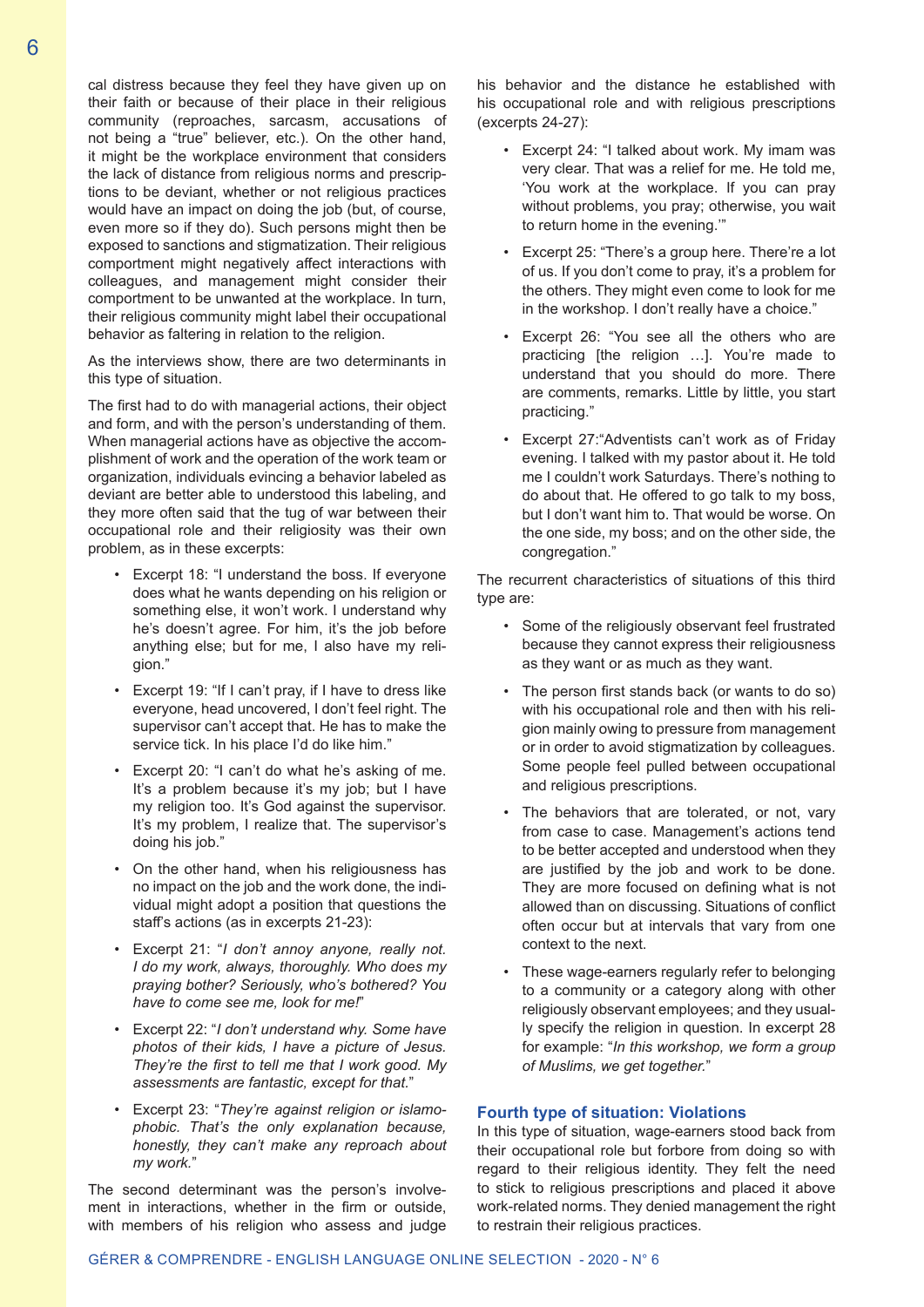Excerpts from interviews (29-31) with employees and supervisors illustrate this situation:

- Excerpt 29: "The other day, a very religious wage-earner who wore a skullcap calmly explained that his own boss was God and that, between God and the firm or between God and me, he preferred obeying God."
- Excerpt 30: "I'm a believer, I'm observant. Some aren't. That's their choice, but I am. I accept to work under my boss's orders; but there's a limit, and this limit is God's orders. It's not my boss or the engineer with his necktie who can tell me whether or not I have to pray. It's God, even here, even at work."
- Excerpt 31: "God is my guide. My boss can give me orders, I accept that; but God gives me orders too, and He's much more important. My boss has to understand that; he has to take account of it."

What characterized these situations was that there was no possibility for discussing and reaching an agreement through negotiations. This blockage might come from the wage-earners, who refused to distance themselves from religious prescriptions, or from management, who refused to adapt operations in the organization to the demands of religiously observant employees. For management, as observed during research, its handling of this type of situation broke with the way the preceding situations were handled. The intent is no longer to look for an agreement and clarify what is tolerated and what is not. As illustrated by excerpts from interviews (32-34) with supervisors, the employee's behavior was labeled as "transgressive" and "intolerable" and considered to be a violation worthy of disciplinary action:

- Excerpt 32: "There are things, why not, that don't cause any problem, but that isn't the case here. Refusing to work with someone because he's Jewish, no, that's no longer a matter of religious freedom, it's antisemitism. It's not even for me to handle, it's a matter for higher-ups or Human Resources, I don't know, but in any case, it can be sanctioned."
- Excerpt 33: "There are rules. She refuses to comply with them. I've tried discussing; it's not possible. So, okay, in this case, it's simple, a disciplinary interview and afterwards we'll see."
- Excerpt 34: "He was hired to do a job. He doesn't want to do it. If the reason had to do with safety, at the utmost… but it has to do with religion. There's no use discussing. It's straightaway an interview prior to a sanction."

The recurrent characteristics in situations of this fourth type are:

• These wage-earners place a distance between themselves and their occupation but are unwilling to do so with their religious practices. Through their words or deeds, they regularly take issue with operating procedures (the distribution of tasks, the formation of work teams,

the scheduling of breaks, work schedules, etc.). They deny legitimacy to managerial actions that try to restrain their religious practices.

- Tensions frequently flare up. Management does not hesitate to resort to disciplinary procedures for the cases deemed intolerable.
- These situations usually involve several persons who form a group; they very seldom concern an isolated individual. These employees very often refer to their belonging to a community or to a category of religiously observant wage-earners, and usually name the religion concerned.

## **Discussion**

The academic literature makes a distinction among religiously motivated actions: on the one hand, those that, *a priori*, correspond to the desire to articulate work-related practices with religiousness but do not inherently violate the way work is organized (*e.g.*, the wearing of religious symbols, requests for leaves of absence) and, on the other hand, those that find fault with the way work is organized (*e.g.*, the refusal to do certain tasks, to serve on a team with certain persons, or to observe the rules related to work hours) (MITROFF & DENTON 1999, HICKS 2002, GALINDO & ZANNAD 2012, HONORÉ 2014, GHAZZAWI *et al*. 2016). Studies conducted in France and the United States have shown that the most frequent workplace incidents related to religion fall into the first category (HICKS 2002, WEAVER & AGLE 2002, HONORÉ 2019).<sup>(3)</sup> My fieldwork has brought to light two important points related to the aforementioned distinction and the types of situation observed.

First of all, religious actions that fall into the second category mostly correspond to situations of type 4 and less often of type 3. Managers have clearly noticed that such actions challenge (in part) operating procedures within the organization, thus leaving little room for negotiating an agreement whenever the individuals in question do not imagine standing back from religious prescriptions.

Secondly, actions in the first category arise in all types of situations. Furthermore, the same action (such as praying in the office during a break or wearing visible religious symbols) will, depending on the context, create a situation of types 2, 3 or even 4. Accordingly, such an action might, from one situation to the next. be tolerated or considered to be normal or deviant, or lead to comments, derision, disciplinary actions or even create blockage and conflict. These differences in reactions, in particular by management, occur when the circumstances are different. For example, wearing religious clothing (such as the hijab, kippah or astar) is perceived differently in the back and front offices or whenever the person enters into direct contact with customers. But even in identical situations (within the same firm or service), differences in reactions might be

<sup>(3)</sup> See too the SHRM report, "Leave for religious observances", 2017.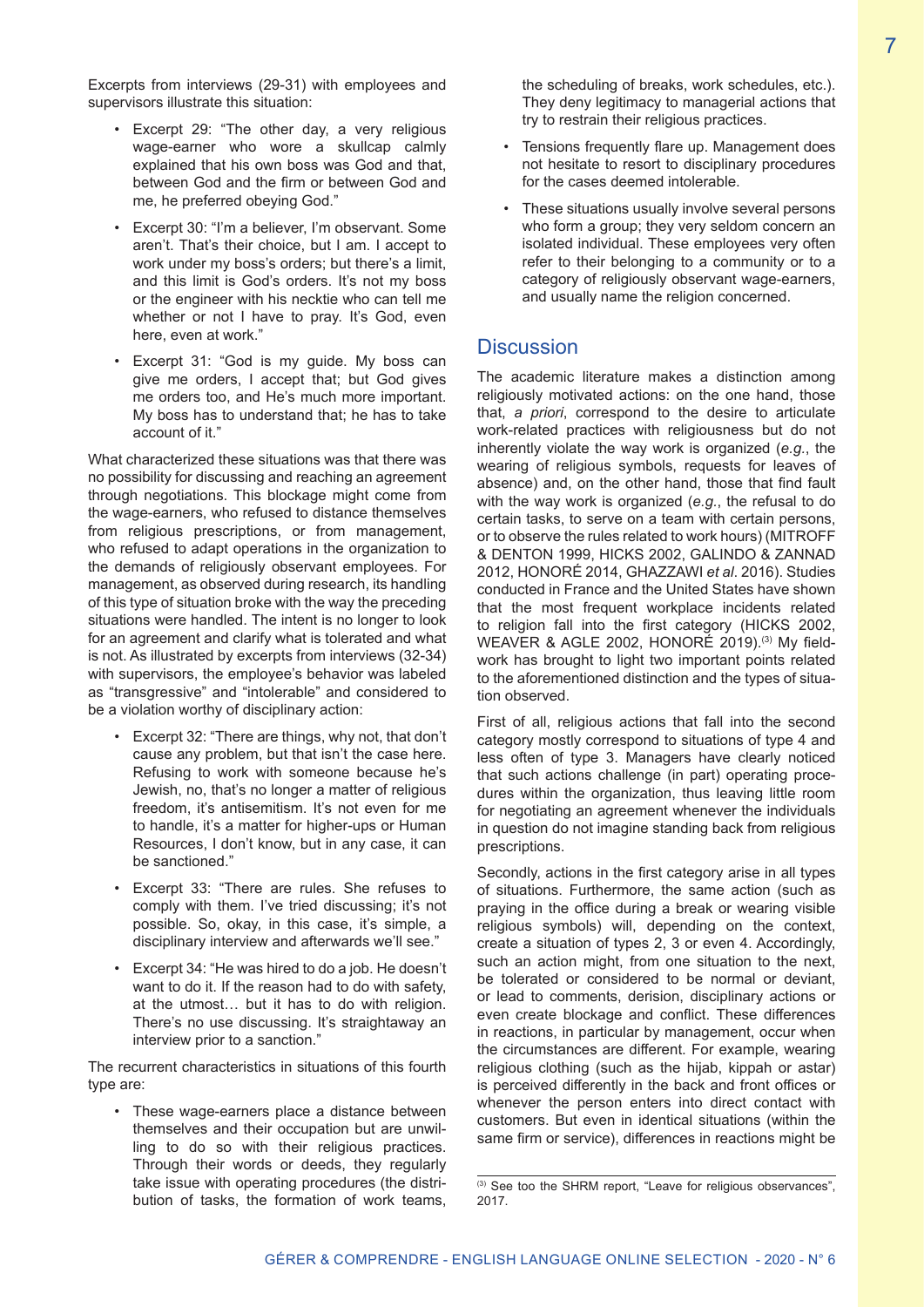**Table 1: An overview of the four types of situations of religiousness at the workplace**

|                                              | Type 1:<br><b>Invisibility</b>                                                                                                                                                                                            | Type 2:<br><b>Normalization</b><br>(behavior labeled<br>"religious"<br>but not "deviant")                                                                                                  | Type 3:<br><b>Deviancy</b>                                                                                                                                                                                                                | Type 4:<br><b>Violation</b><br>(transgressive<br>behavior)                                                                                                        |
|----------------------------------------------|---------------------------------------------------------------------------------------------------------------------------------------------------------------------------------------------------------------------------|--------------------------------------------------------------------------------------------------------------------------------------------------------------------------------------------|-------------------------------------------------------------------------------------------------------------------------------------------------------------------------------------------------------------------------------------------|-------------------------------------------------------------------------------------------------------------------------------------------------------------------|
| <b>Tensions</b><br>and conflict              | Very few or no<br>tensions felt by the<br>individual.                                                                                                                                                                     | Moderate tensions<br>managed by the<br>individual: no actual<br>conflict.                                                                                                                  | Strong tensions,<br>conflict.                                                                                                                                                                                                             | Opposition between<br>logics of action<br>and between<br>occupational<br>and religious<br>prescriptions.                                                          |
| <b>Distance</b><br>and its effects           | Distance with<br>religious practices<br>(by conviction<br>or to avoid<br>stigmatization or to<br>keep interactions<br>with colleagues<br>or management<br>from deteriorating),<br>eventually a feeling<br>of frustration. | Distance mainly with<br>religious practices<br>and, occasionally,<br>with the job. The<br>individual manages<br>this distance,<br>supervisors oversee<br>the situation.                    | Distance with the job<br>and/or with religious<br>practices.<br>The objective is to<br>control deviance and<br>manage tensions and<br>risks (stigmatization<br>and a deterioration<br>of interactions<br>at or outside the<br>workplace). | Distance with the<br>occupation, as the<br>norms, occupational<br>practices or the<br>organization of work<br>is disputed.                                        |
| Labeling                                     | Fear of being labeled<br>and stigmatized; self-<br>discipline.                                                                                                                                                            | Determines what<br>may or may not<br>be done, defines<br>the distance that is<br>tolerated, creates<br>risks of stigmatization<br>and of deteriorated<br>interactions at the<br>workplace. | Determines what<br>is abnormal.<br>stigmatizes.<br>Individuals might<br>label themselves<br>or be labeled as<br>deviant in relation to<br>their religion or their<br>occupational role.                                                   | The behavior<br>is labeled as a<br>violation that justifies<br>disciplinary action.                                                                               |
| <b>Normalization</b><br>and<br>prescriptions | Serve as the<br>reference mark for<br>individuals.                                                                                                                                                                        | Formal and informal<br>rules about what is<br>forbidden and what is<br>tolerated.                                                                                                          | Centered on<br>prohibitions (work)<br>and on what is not<br>negotiable (religion).                                                                                                                                                        | Legitimation of<br>positions of refusal<br>and confrontation<br>(the religiously<br>observant and<br>management), and<br>of disciplinary actions<br>(management). |

related to management's position on religion, as illustrated by these excerpts from interviews (35-36) with two supervisors in the same supply chain management firm. The one tolerated certain behaviors, whereas the other did not:

- Excerpt 35: "It's not a problem as such. As long as it doesn't interfere with work, it's okay. There're three of them. They pray together when they have to. We talked about it. We agreed. There's no reason to pester them."
- Excerpt 36: "I might be old-fashioned, but I hold to laicism. I know full well we're not in public, all that; but it doesn't matter. We're here to work. We don't pray. The other foreman [excerpt 35] does what he wants to; but in my team, I don't want that, and the men know it full well."

The variability of the effects resulting from religious behaviors is to be set down to the diversity both of the situations that managers encounter and of the positions adopted by their firms. Variables such as the frequency or diversity of religiously motivated acts or the frequency of conflicts with which managers have to deal determine the reactions to such events and influence the level of tolerance or intolerance when faced with identical events (BOWENS 2014, HONORÉ 2018). In contrast, Galindo and Zannad (2014) have drawn attention to the diversity of the positions adopted by firms and of their reactions by distinguishing between the following positions: denial/refusal, tolerance/laxity and accommodations/adjustments. As they have shown, the reference marks used by managers for their actions and by wage-earners for their behaviors differ widely depending on the firm's position. This variability of the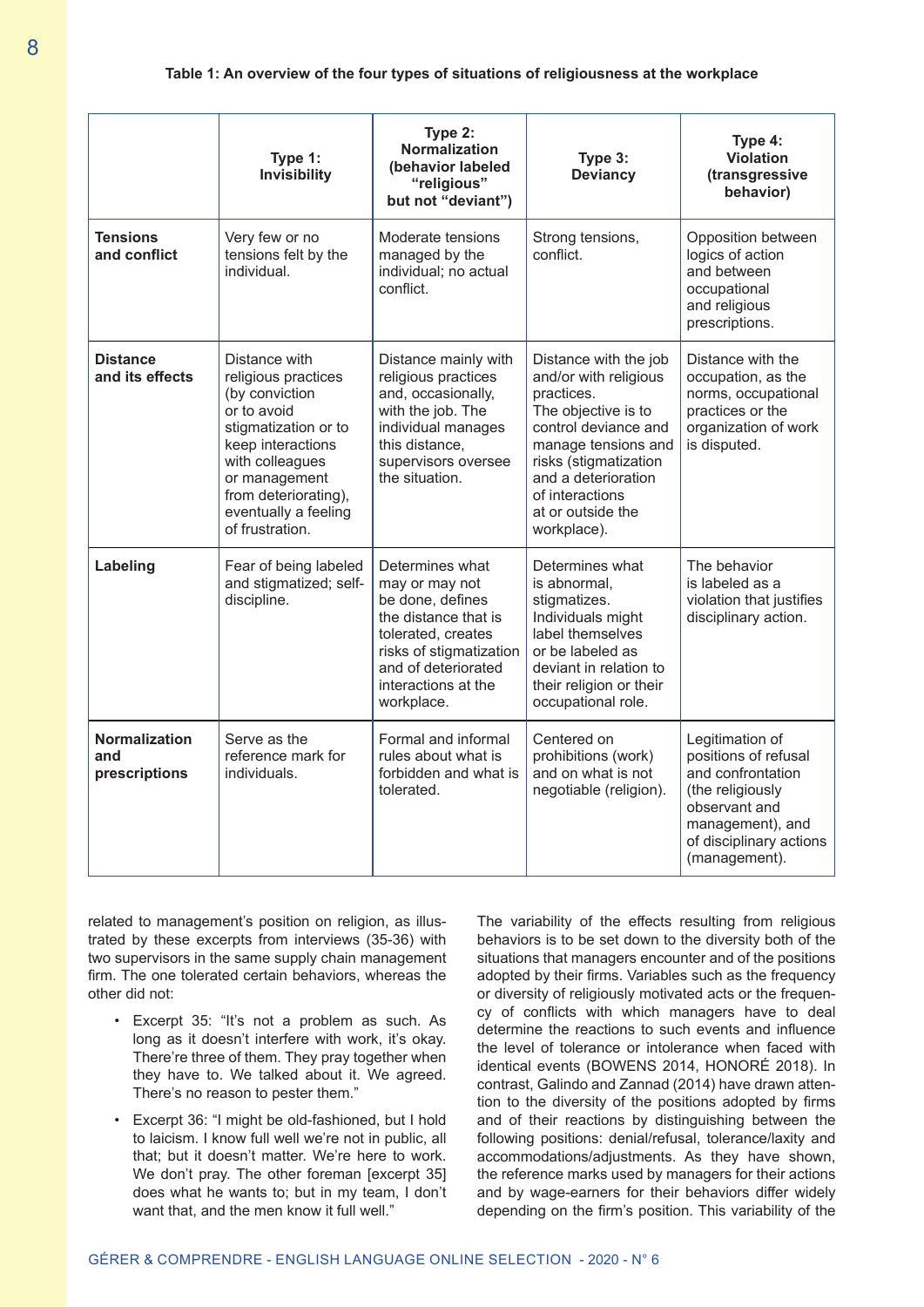definitions of what is possible and what is not causes problems. Becker's (1973) work on deviance showed that the ability of individuals to understand controls (and eventually remonstrations or sanctions) determines their capacity for accepting the situation and adopting a position that leads them to look for a settlement.

Using an interactionist analytical framework and focusing on this very question of religious behaviors at the workplace, Weaver and Agle (2002) have shown that the lack of precise, stable rules for taking such behaviors into account has two negative consequences.

The first is the cognitive cost for individuals who do not understand why they are being stigmatized and their behavior rejected. These persons might be pulled between an occupational and a religious logic of action. They are ordered to adapt their behavior by standing back from their religious identity, but they have no possibility for rationally explaining this order. The excerpts from the interviews cited when analyzing situations of type 3 clearly illustrate this contrast between situations in which religiously observant employees perceived, or did not perceive, the reasons for managerial actions. The failure to perceive these reasons has — as Nash and McLennan (2001), Weaver and Agle (2002) and, too, Hicks (2002) have underscored — a negative impact on the individual's commitment to his work. Like Strauss and Sawyerr (2009) or Hayden and Barbuto (2011), these researchers also emphasized that it diminishes the person's capacity for standing back from religious prescriptions and thus tends to limit the possibilities for a pragmatic settlement of conflicts.

The second negative consequence then occurs, namely, more risks of more tensions. These risks become quite real when the individual's difficulty of rationally explaining managerial actions contrasts with his strong rationalization of the religious logic of action, and even more so when this logic is sustained by persons around him at the workplace (colleagues who are religiously observant) or outside work (his community). In this case, the person tends to reverse his initial ranking of his occupational role and religious identity by giving priority to the latter as the main determinant of his behavior (MITROFF 2003). What is happening here is similar to what interactionist studies have explained as the development of a deviant subculture (BECKER 1973, TRICE & BEYER 1993). This subculture has a set of norms for regulating relations and for group membership. It distributes roles and specifies the rights and duties of members as well as the right forms of comportment. By being part of a religious, deviant subculture, these persons come to consider religious prescriptions to be the norm and their occupational role to be adjustable. They can thus rationalize their opposition to job-related prescriptions and managerial actions when the latter run counter to their religiosity.

In this case, the momentum that will determine how the situation evolves (toward one type of situation or another) is related to the distance that the person has with the occupational and religious behaviors expected of him/her — what Becker (1973) has called "normalization", *i.e.*, the way the comportment is judged (by being labeled normal or deviant) and the way others (fellow

believers, religious leaders, colleagues, managers, etc.) in the work situation and/or the deviant subculture take it into account.

# Conclusion

Religious actions and behaviors are an expression of religiosity, but they also come out of a dynamic of situated interactions. This article has presented four types of situations at the workplace.

The second type of situation (normalization) might be a point of equilibrium: the individual partly stands back from his religious identity and is thus able, without abandoning his religiosity, to have his behavior accepted by others, in particular the staff. "Reasonable accommodations" (BOWENS 2014, KAMINER 2015) implies that each party will adopt positions for discussing and working out adjustments. It is based on the supposition that actions by management, whenever they are restrictive, are also intelligible. These actions must stay focused on criteria related to doing the job and overseeing the operation of the organization. At the same time, they must take account of the diversity of employees and the resulting diversity of the ways that employees become involved in their work.

In the fourth type of situation (violation), religiously motivated actions cause reactions that take the form of opposition, prohibitions and sanctions. The firm runs the risk of blockages, conflicts and even lawsuits. In this situation, case law — in particular the (not well known) decisions of the Court of Justice of the European Union (CJEU) in March  $2017<sup>(4)</sup>$  — has dwelled on two determinants: one the one hand (and once again), the criteria related to the job and to the operation of the organization; and, on the other hand, the existence of a formal set of rules and regulations within the firm.

These two determinants lie at the center of the questions that crop up in the third type of situation (deviance), especially when the person is pulled between occupational and religious commitments. As shown in studies that relate religiosity to behavior at the workplace (WEAVER & AGLE 2002, GOTSIS & KORTEZI 2008, GHAZZAWI *et al*. 2016) or even in other contexts (such as the family or between friends, *e.g.*, WELCH *et al*. 2006), individuals, outside religious situations (prayer groups, congregational activities, religious celebrations, etc.), give priority to their religion for determining their comportment only when the situation itself does not provide the (or enough) means for doing so. They then tend to take their bearings from their religion for adopting a behavior at the workplace. They tend to keep at a distance from their occupational role and to give priority to religious prescriptions whenever they see restrictions on the expression of their religiosity as being (from their viewpoint) incoherent and irrational or whenever the situation at work provides few clear pointers for understanding what is expected of them, what their behavior should be, what may or may not be done, and what is the meaning of their work.

<sup>(4)</sup> http://eur-lex.europa.eu/browse/directories/legislation. html